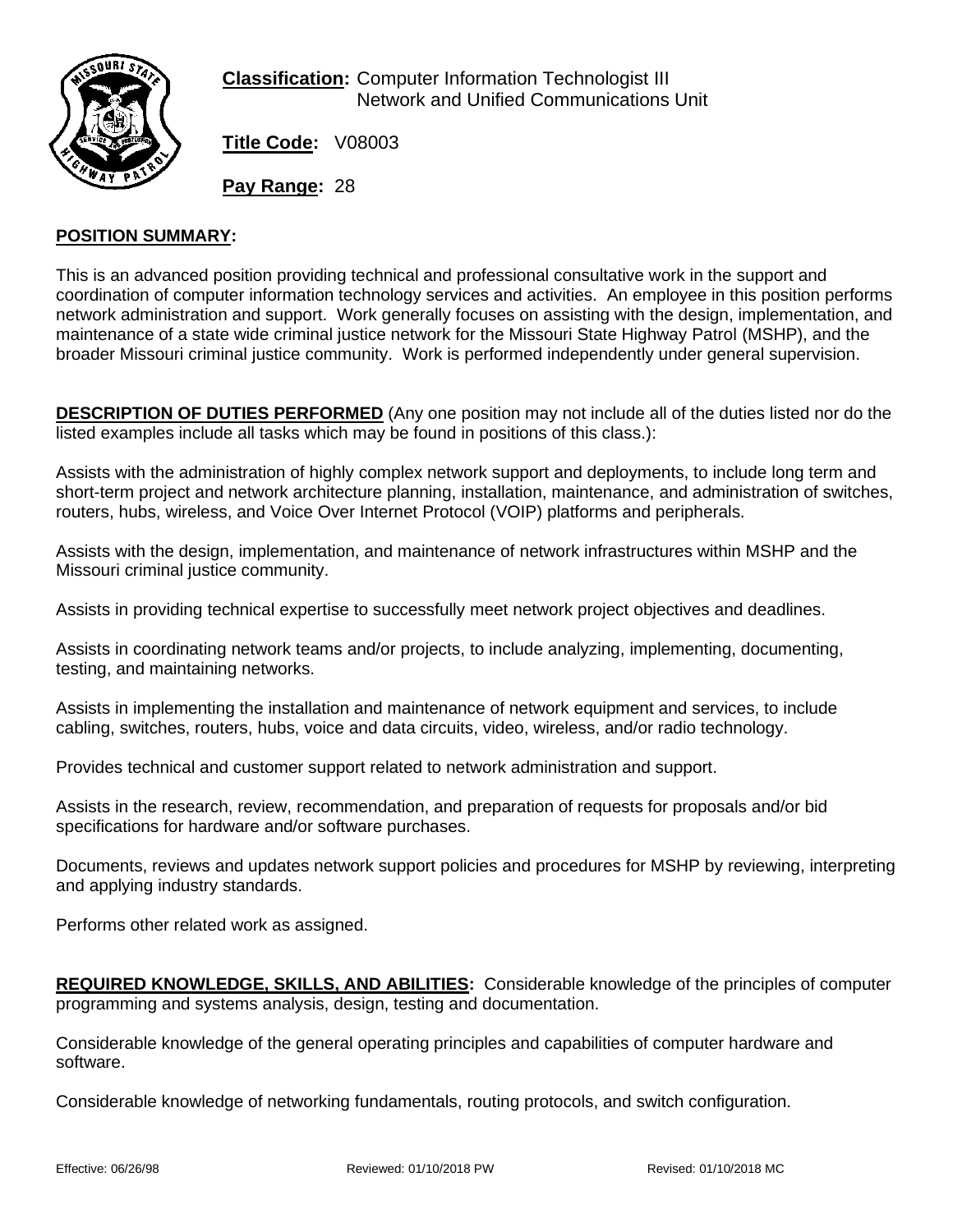## **Classification:** Computer Information Technologist III **Classification:** Page 2 Network and Unified Communications Unit

Considerable knowledge of or ability to learn the Criminal Justice Information Services (CJIS) Security Policy.

Considerable knowledge of or ability to learn the MULES system as it relates to the technical connectivity and CJIS Security requirements.

Considerable knowledge of software reference libraries and related utility programs.

Considerable knowledge of computer security systems and procedures.

Considerable knowledge of computer networking and telecommunications.

Considerable knowledge of computer operating systems.

Working knowledge of or ability to learn the agency's automated information systems.

Working knowledge of or ability to learn the agency's functions and their interrelationships.

Working knowledge of the principles of cost benefit analysis.

Working knowledge of the principles of project management.

Working knowledge of the principles of disaster recovery.

Working knowledge of the procurement process.

Working knowledge of continuing trends and developments in computer hardware and software.

Working knowledge of various computer platforms.

Working knowledge of the information strategic planning process.

Working knowledge of the systems management process.

Possess good organizational skills.

Possess research and analysis skills.

Ability to utilize project management tools.

Ability to prepare and interpret computer program documentation.

Ability to prepare and maintain standards, policies, procedures, guidelines and technical manuals.

Ability to troubleshoot and resolve hardware and/or software problems.

Ability to create and present materials for training programs.

Ability to handle restricted and confidential information in a professional manner and maintain the information as such.

Ability to communicate in English clearly and concisely, both orally and in writing.